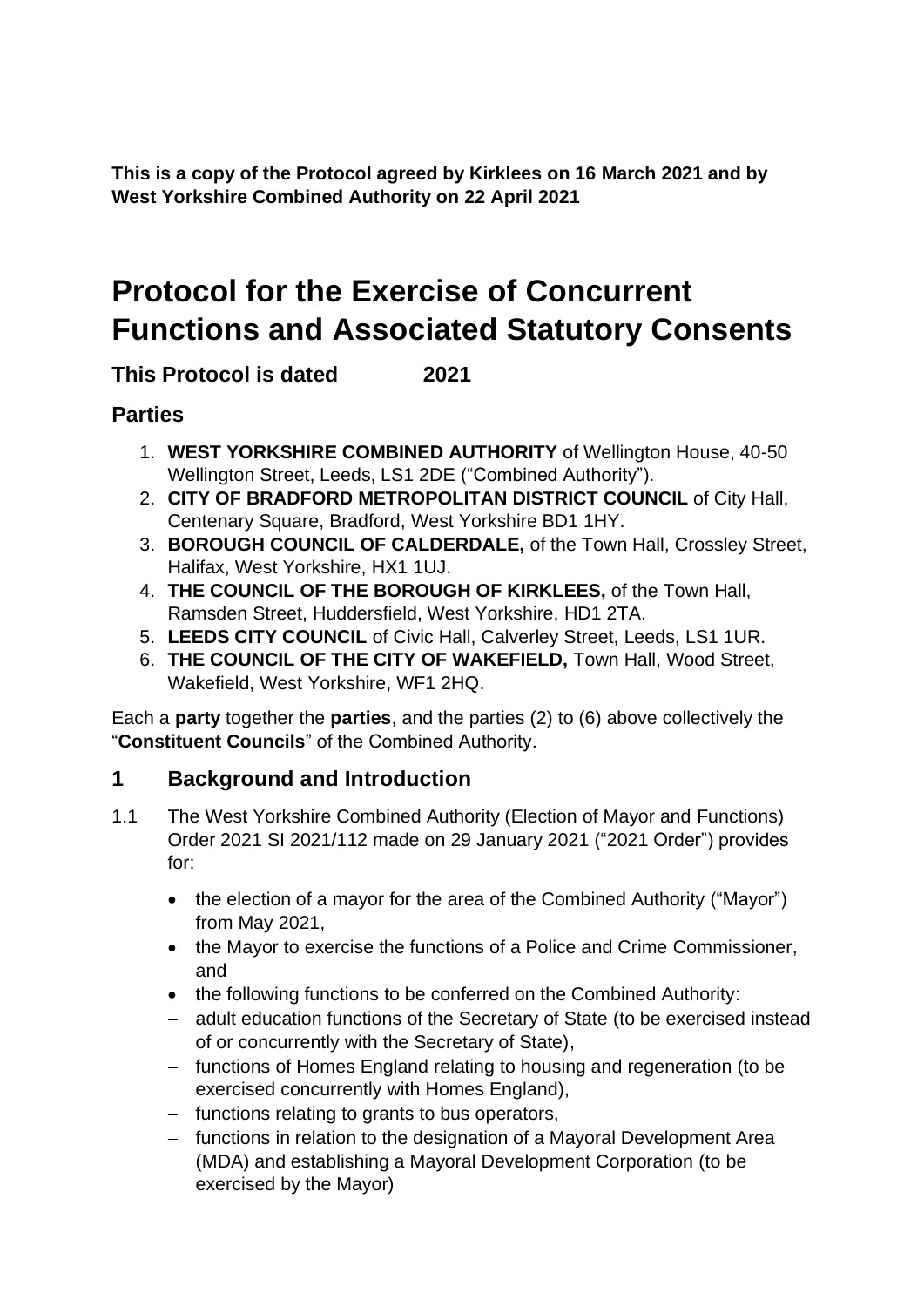- − functions in relation to Business Rates Supplements (to be exercised by the Mayor),
- − functions of the Constituent Councils to be exercised concurrently by the Combined Authority relating to
	- $\circ$  education, skills and training,
	- o housing, regeneration and planning, and
	- o transport (including in relation to highways, traffic orders, traffic signs, pedestrian crossings, street works, permit schemes and bus lane contraventions).

#### **Concurrent Functions**

- 1.2 Appendix A to this protocol sets out each function (that is, power or duty) of the Combined Authority (including a function exercisable by the Mayor) conferred by the 2021 Order which is exercisable concurrently with the Constituent Councils (a "**Concurrent Function**").
- 1.3 Under the 2021 Order, there is
	- no transfer of any Concurrent Function to the Combined Authority from any Constituent Council; each Constituent Council may continue to exercise any Concurrent Function in relation to its area,
	- no requirement for the joint exercise of any Concurrent Function by the Combined Authority with Constituent Councils – that is, that they are not required to act together, and
	- no requirement for a Constituent Council to involve, consult or seek the consent of the Combined Authority in relation to the exercise of any Concurrent Function by a Constituent Council.
- 1.4 That is, each Constituent Council may continue to exercise any Concurrent Function within their area, and in the exercise of any Concurrent Function no Constituent Council is subject to any restriction or condition imposed by the 2021 Order.

#### **Statutory Consents**

1.5 The 2021 Order provides that the Combined Authority's exercise of specified functions is subject to a consent provision, ("**Statutory Consent**"), to safeguard the Constituent Councils' role in local decision-making and delivery. These are detailed in Appendix A to this protocol.

#### **Aim of this Protocol**

- 1.6 The aim of this protocol is to promote:
	- **co-operation** and **collaboration** between the Combined Authority and the Constituent Councils in a spirit of partnership,
	- **transparency** of roles and processes to engender mutual trust and confidence, and
	- the **best use of resources** through co-ordination and reducing duplication between the parties.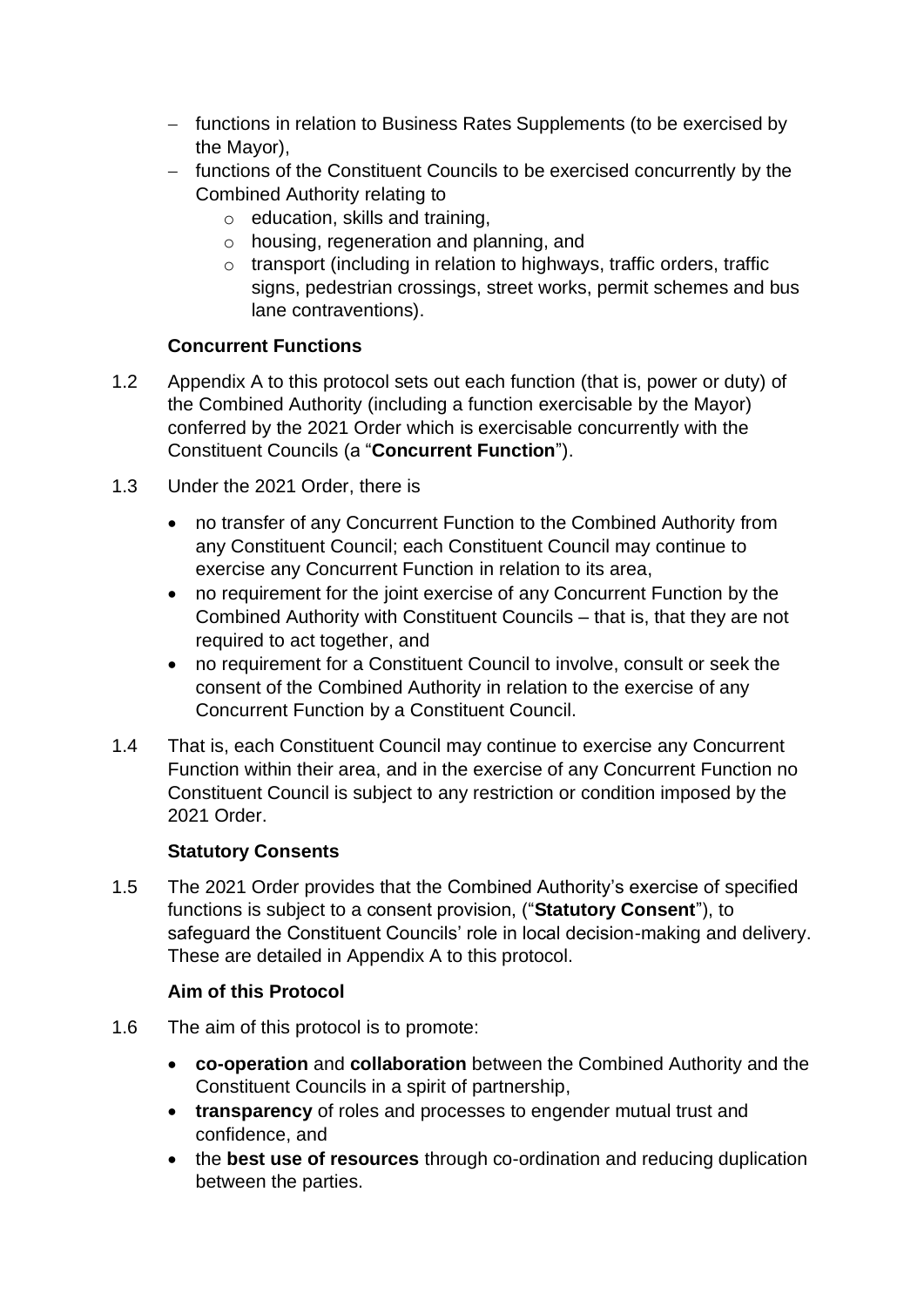- 1.7 The Combined Authority and Constituent Councils have agreed to follow this protocol when exercising any Concurrent Function, and in relation to any Statutory Consent.
- 1.8 The Combined Authority is committed to on-going engagement with Constituent Councils about all aspects of its work. This includes engagement about how the Combined Authority exercises its functions. Any timescales set out in this protocol therefore should be regarded as a minimum; there should be additional lead-in time in relation to the development of any projects or schemes involving the possible exercise of any Concurrent Function.

#### **Miscellaneous**

- 1.9 For some Concurrent Functions, (as indicated in Appendix A), the 2021 Order provides that a Constituent Council's duty to exercise the Concurrent Function is met when the Combined Authority carries it out. This means that provided the Combined Authority performs the duty, the Constituent Councils will not be in breach of their statutory duty if they do not do so.
- 1.10 The 2021 Order provides for a Statutory Consent in relation to some functions of the Combined Authority which are to be exercised by the Mayor, (as indicated in Appendix A), including the power to acquire land for housing development under section 17(3) of the Housing Act 1985, which is a Concurrent Function. It is intended this protocol shall extend to the Mayor once they are in office in relation to the exercise of these functions.
- 1.11 Where the Combined Authority and any relevant Constituent Council reasonably consider that the nature and scale of the exercise of any Concurrent Function is of a complex, sensitive or significant nature, then the Combined Authority and Constituent Council may agree a **bespoke protocol** to govern the way the Combined Authority exercises that Concurrent Function<sup>1</sup>.
- 1.12 This protocol does not itself constitute an arrangement for the discharge of functions made in accordance with section 101 of the Local Government Act 1972 and/or the Local Authorities (Arrangements for the Discharge of Functions) (England) Regulations 2012. Any such arrangement may be made by separate agreement between relevant parties.
- 1.13 This protocol does not address the **scrutiny** of the Combined Authority in relation to how it exercises any Concurrent Function, which will be subject to separate arrangements.

## **2 Concurrent Functions – Underlying Principles**

2.1 This protocol sets out how the Combined Authority and each Constituent Council intend to **work together** to secure that Concurrent Functions are exercised in the best interests of the inhabitants of their areas and for their

<sup>&</sup>lt;sup>1</sup> The Combined Authority will send a copy of any bespoke protocol to any Constituent Council which is not a party to it, for information.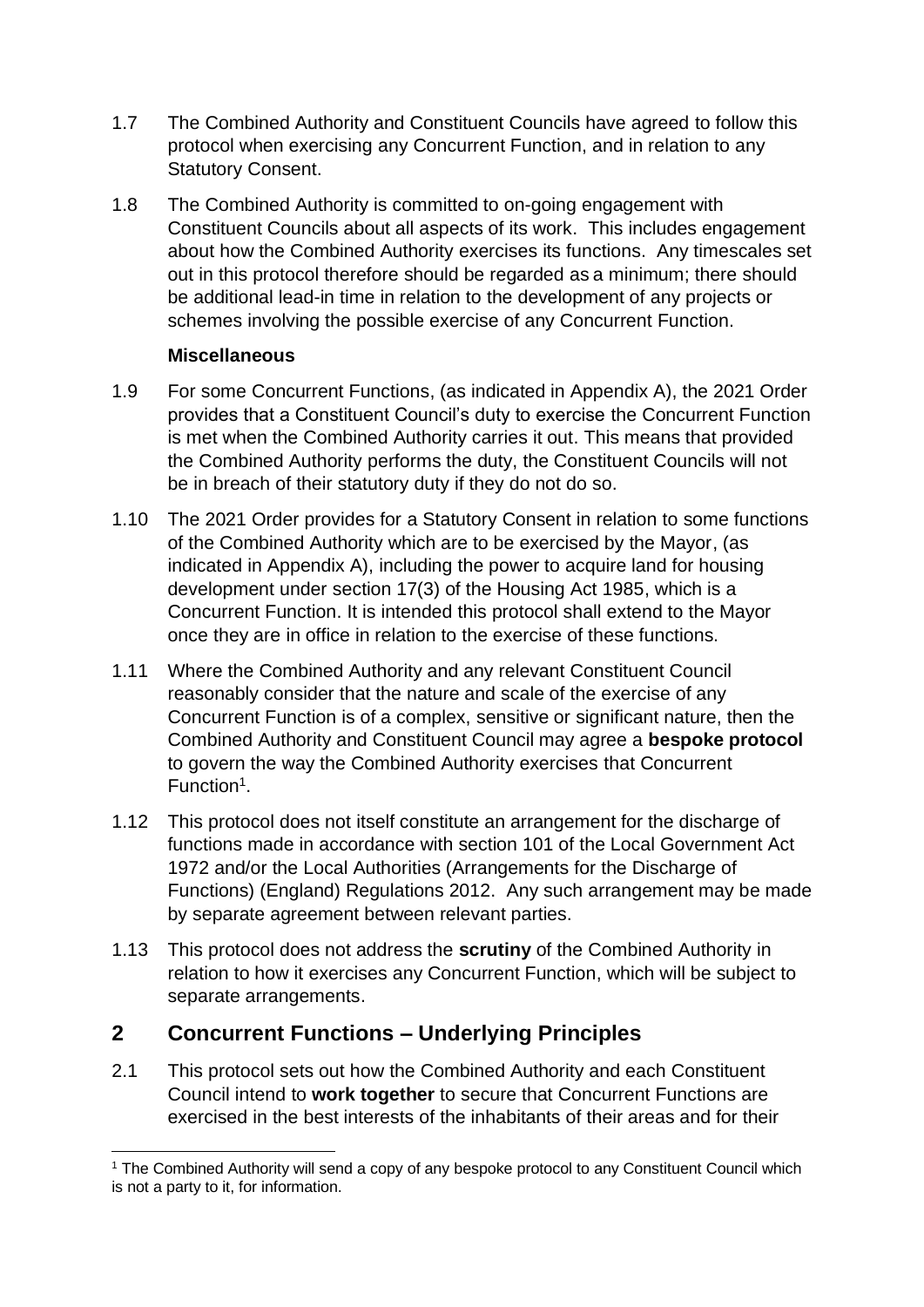mutual benefit, although the Combined Authority and each Constituent Council acknowledge that, by law, a Concurrent Function may be exercised by the Combined Authority or a Constituent Council acting alone (subject to any Statutory Consent requirement).

- 2.2 The Combined Authority will **consult** Constituent Councils about the exercise of any Concurrent Function in accordance with paragraph 3 below.
- 2.3 The Combined Authority will exercise any Concurrent Function **reasonably** and after **taking all relevant factors or considerations into account**, including how any Constituent Council is exercising or proposes to exercise the Concurrent Function and the potential effect of a decision on any Constituent Council. In exercising any Concurrent Function, the Combined Authority will comply with the public sector equality duty under section 149 of the Equality Act  $2010^2$ .
- 2.4 The Combined Authority will so far as reasonably practicable exercise any Concurrent Function in such a way as to be **compatible** with and **complementary to** the exercise of the Concurrent Function by any Constituent Council.
- 2.5 Subject to each party complying with requirements relating to data protection and the law of confidentiality, the Combined Authority and each Constituent Council agree to **share any information** as reasonably requested by any other party, to facilitate their exercise or proposed exercise of any Concurrent Function.
- 2.6 The parties will consult with each other before **approving, varying or revoking any strategy or plan** which is likely to determine or significantly affect how any Concurrent Function is exercised by the Combined Authority.
- 2.7 The Combined Authority will so far as reasonably practicable seek to develop and agree with each Constituent Council a common and consistent approach to any **monitoring arrangements** relating to any Concurrent Function exercised by the Combined Authority.
- 2.8 The Combined Authority will so far as reasonably practicable seek to develop and share **best practice** with each Constituent Council in relation to the exercise of any Concurrent Function exercised by the Combined Authority.

## **3 Concurrent Functions: Consultation with Constituent Councils**

3.1 The Combined Authority will consult the Constituent Councils about any proposal by the Combined Authority to exercise any Concurrent Function, except where the Constituent Councils have agreed that no consultation is required.

 $2$  That is, will have due regard to those matters specified in S149 Equality Act 2010.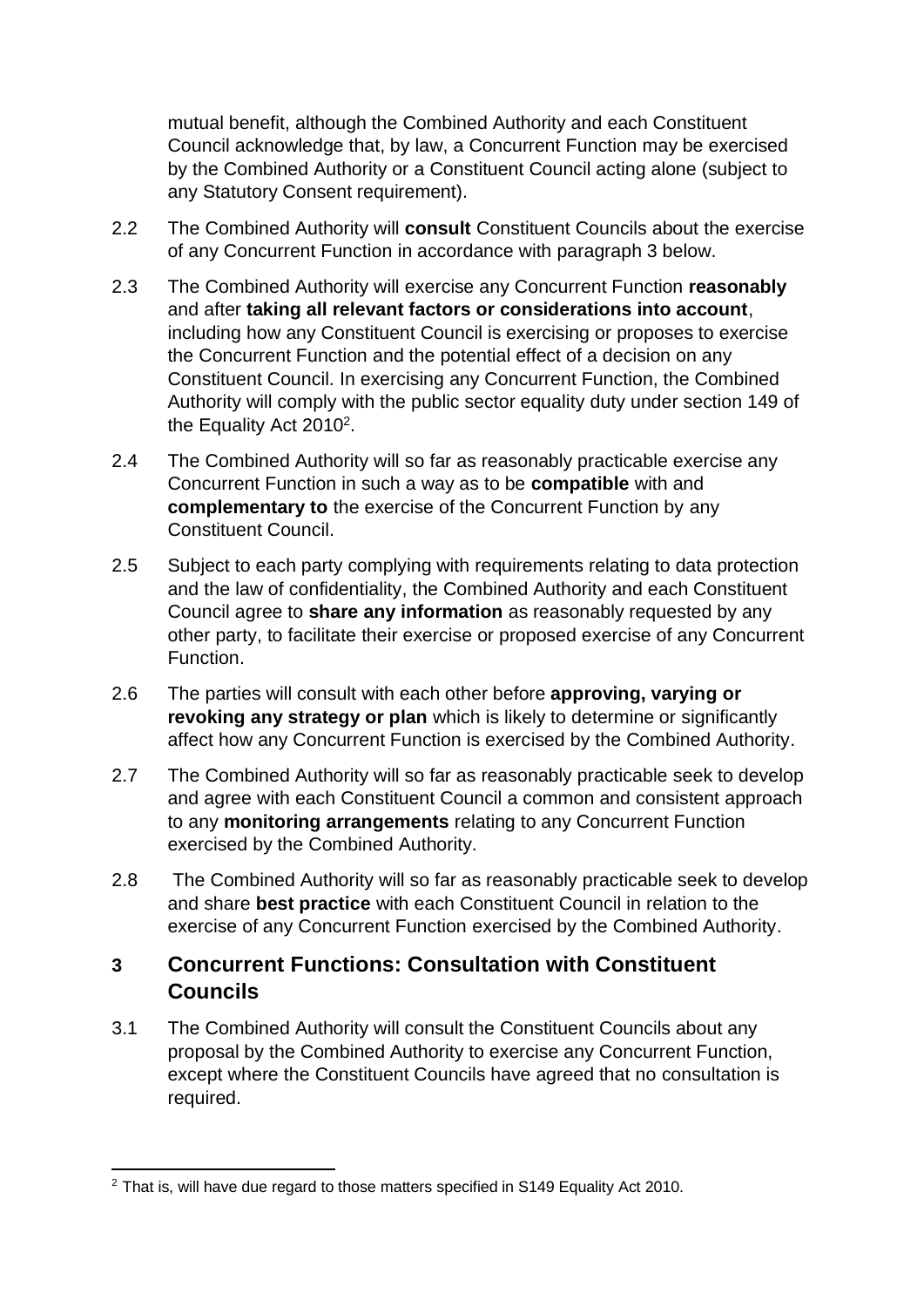- 3.2 The Managing Director will also notify the relevant Chief Executive (or their nominee) of any proposal to exercise a Concurrent Function which would require a Key Decision by the Combined Authority as soon as practicable, and in any event before any Key Decision notice is published by the Combined Authority in relation to exercising the Concurrent Function, and unless the Chief Executive (or their nominee) agrees that no consultation is required, the Combined Authority will then proceed to consult the relevant Constituent Council in the manner set out in 3.3 and 3.4 below about such proposal.
- 3.3 The Managing Director will consult the Chief Executive (or their nominee) of any relevant Constituent Council as soon as reasonably practicable about the proposed exercise of any Concurrent Function, including the commencement date/projected timescales and the manner in which it is to be exercised.
- 3.4 Such consultation must be fair and carried out with adequate notice for responses which must be conscientiously considered by the Combined Authority with a view to reaching agreement on the exercise of the Concurrent Function.

## **4 Statutory Consents: Procedure**

- 4.1 The 2021 Order provides for any **Statutory Consent to be given at a meeting of the Combined Authority<sup>3</sup> .** The request for any consent will therefore be set out in a report to be considered at a meeting of a Combined Authority, and any consent will be duly recorded in the minutes of the meeting.
- 4.2 The Combined Authority will seek any Statutory Consent **in a timely way.** To facilitate this, and to promote transparency, a notice of the request for Statutory Consent (Statutory Consent Request Notice) should be published on the Combined Authority's Forward Plan at least 28 clear days before the Combined Authority meeting at which it is sought, subject to this requirement being waived in exceptional circumstances by any relevant Chief Executive.
- 4.3 To further facilitate the appropriate and timely briefing by the Chief Executive (or their nominee) of the member of the Combined Authority who may provide a Statutory Consent, the Combined Authority's Managing Director will **notify the Chief Executive** of each relevant Constituent Council (or their nominee) as soon as reasonably practicable of any proposal to seek a Statutory Consent, and at the latest when the Statutory Consent Request Notice is published. The Combined Authority will provide the Chief Executive with details about the proposed exercise of the function, including the commencement date/projected timescales and the manner in which it is to be exercised.
- 4.4 In relation to any transport-related function in respect of which a Statutory Consent is required, the Combined Authority agrees that this is subject to the

<sup>&</sup>lt;sup>3</sup> See further the Combined Authority's Procedure Standing Orders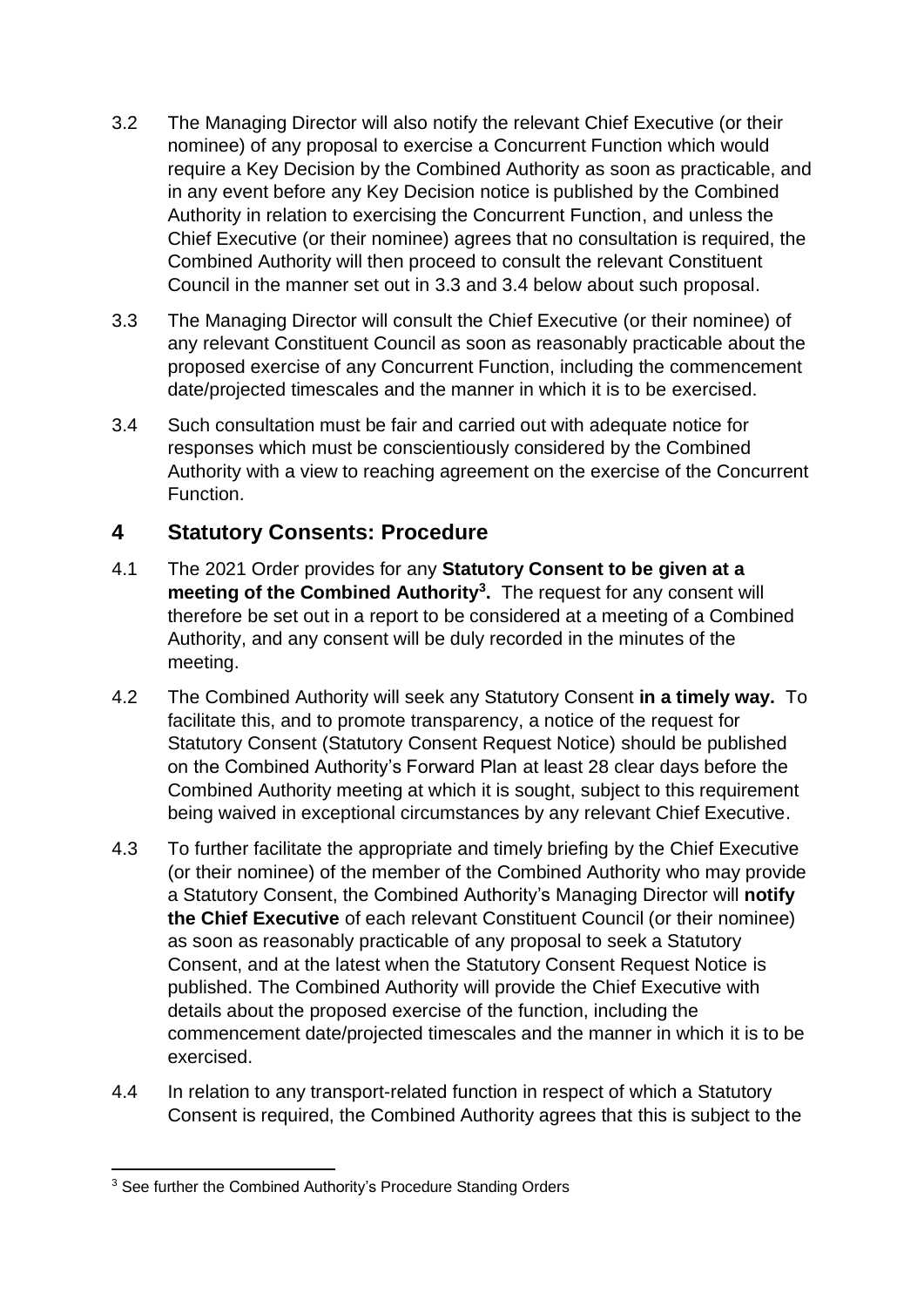Combined Authority and the Constituent Councils agreeing a **Key Route Network** in respect of which the function is to be exercised.

## **5 Dispute Resolution**

- 5.1 The Combined Authority and the Constituent Councils will act at all times in a constructive spirit of mutual cooperation and partnership to resolve disagreements.
- 5.2 Any dispute between the Combined Authority and any Constituent Council about the exercise of a Concurrent Function (whether before or after its exercise) will be referred to the Managing Director of the Combined Authority and the Chief Executive of the relevant Constituent Council with a view to resolution.
- 5.3 In default of successful resolution between the parties, any dispute will be referred to the Mayor of the Combined Authority and the Leader of any relevant Constituent Council for resolution, provided always that notwithstanding any recommendations made, any Statutory Consent of any Constituent Council will continue to be required in their absolute discretion.

#### **6 Review**

- 6.1 The Combined Authority and the Constituent Councils agree to review this protocol **annually** and before any additional concurrent functions which may be conferred on the Combined Authority in future by any other Order are exercisable by the Combined Authority.
- 6.2 The Combined Authority and the Constituent Councils may revise this protocol from time to time, provided such **revisions** are **agreed in writing** by the Managing Director of the Combined Authority and the Chief Executive of each Constituent Council.

#### **7 Signature**

Signed for and on behalf of the West Yorkshire Combined Authority

Name …………………………………….. Date………………………………………..

Signed for and on behalf of the City of Bradford Metropolitan District Council

Name ……………………………………….

Date…………………………………………

Signed for and on behalf of the Borough Council of Calderdale

Name ……………………………………….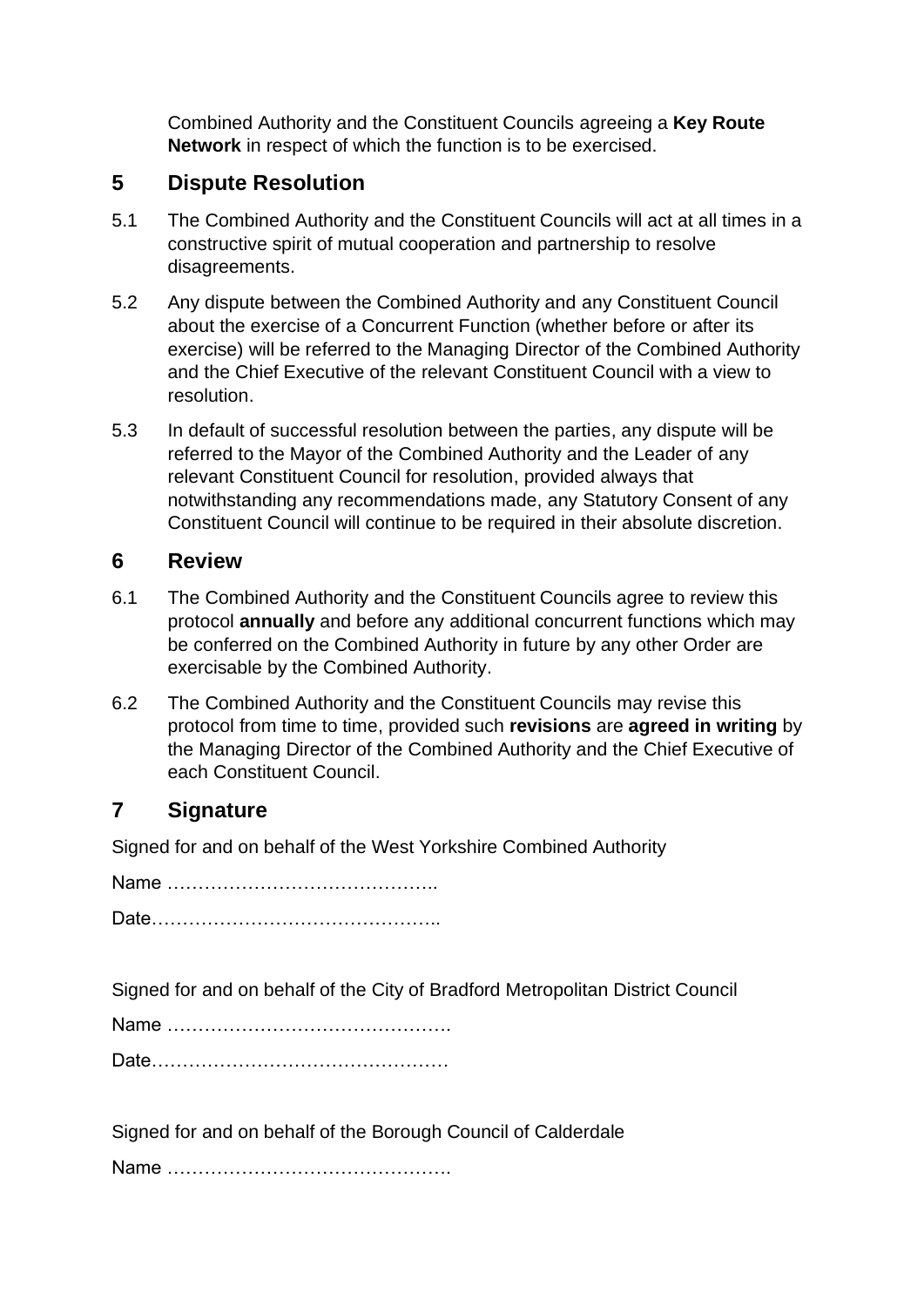Date………………………………………… Signed for and on behalf of the Council of the Borough of Kirklees Name ……………………………………….. Date…………………………………………..

Signed for and on behalf of Leeds City Council

Name………………………………………….. Date…………………………………………….

Signed for and on behalf of the Council of the City of Wakefield Name ………………………………………….. Date …………………………………………….

## **Appendix**

Concurrent Functions and Statutory Consents requirements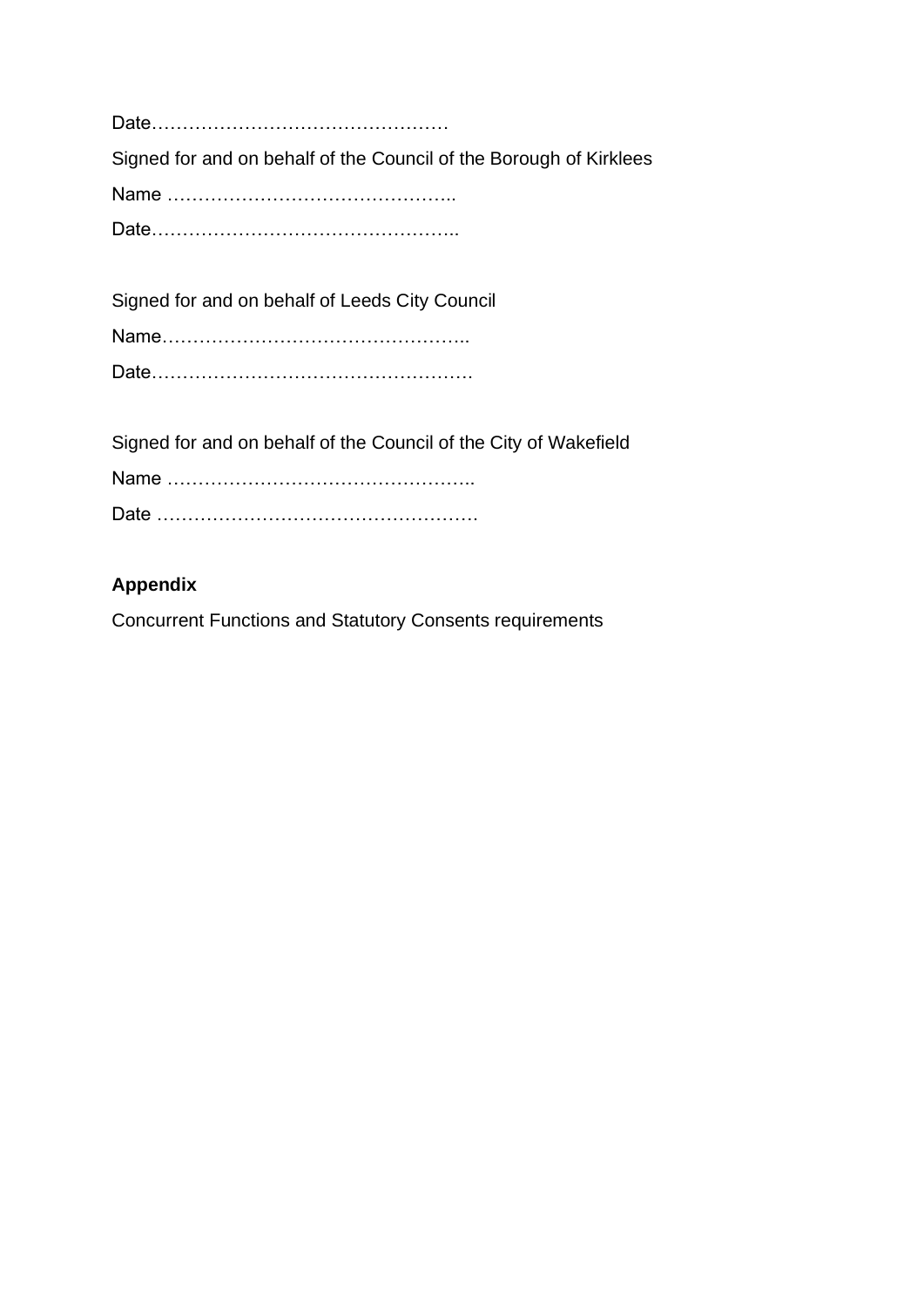#### **Appendix A: Functions of the Combined Authority conferred by the West Yorkshire Combined Authority (Election of Mayor and Functions) Order 2021**

#### **Non- Mayoral functions**

Note: Questions relating to the Non-Mayoral functions conferred by the 2021 Order (that is, those which are not solely exercisable by the Mayor), cannot be carried without the Mayor's vote in favour of the question.

| <b>Function</b>                                                                                  | <b>Legislation</b>                              | <b>Order</b> | <b>Concurrent with</b> | <b>Relevant CA</b>                                  |
|--------------------------------------------------------------------------------------------------|-------------------------------------------------|--------------|------------------------|-----------------------------------------------------|
|                                                                                                  |                                                 |              |                        | Reference Constituent Councils member(s) to consent |
|                                                                                                  | <b>Education, Skills and Training Functions</b> |              |                        |                                                     |
|                                                                                                  |                                                 |              |                        |                                                     |
| <b>Power</b> to give a notice to the governing body of an Section 51A Further and Higher Article |                                                 |              |                        |                                                     |
| FE institution requiring them to provide specified                                               | Education Act 1992                              | 5(2)(a)      |                        |                                                     |
| individuals 16-19 with appropriate education                                                     |                                                 |              |                        |                                                     |
| Duty to promote high standards and fulfilment of Section 13A Education Act                       |                                                 | Article      |                        |                                                     |
| potential in exercising relevant education and                                                   | 1996                                            | 5(2)(b)      |                        |                                                     |
| training functions                                                                               |                                                 |              |                        |                                                     |
| Power to secure work experience/                                                                 | Section 560A Education Act                      | Article      |                        |                                                     |
| <b>Duty</b> to encourage participation in work                                                   | 1996                                            | 5(2)(c)      |                        |                                                     |
| experience/ encourage employers to participate in                                                |                                                 |              |                        |                                                     |
| providing                                                                                        |                                                 |              |                        |                                                     |
| Duty to exercise functions so as to promote                                                      | Section 10 Education and Skills Article         |              |                        |                                                     |
| <b>participation</b> by persons under section 2                                                  | Act 2008                                        | 5(2)(d)      |                        |                                                     |

<sup>\*</sup> Any requirement for a Constituent Council to exercise this function may be fulfilled by the exercise of that function by the Combined Authority.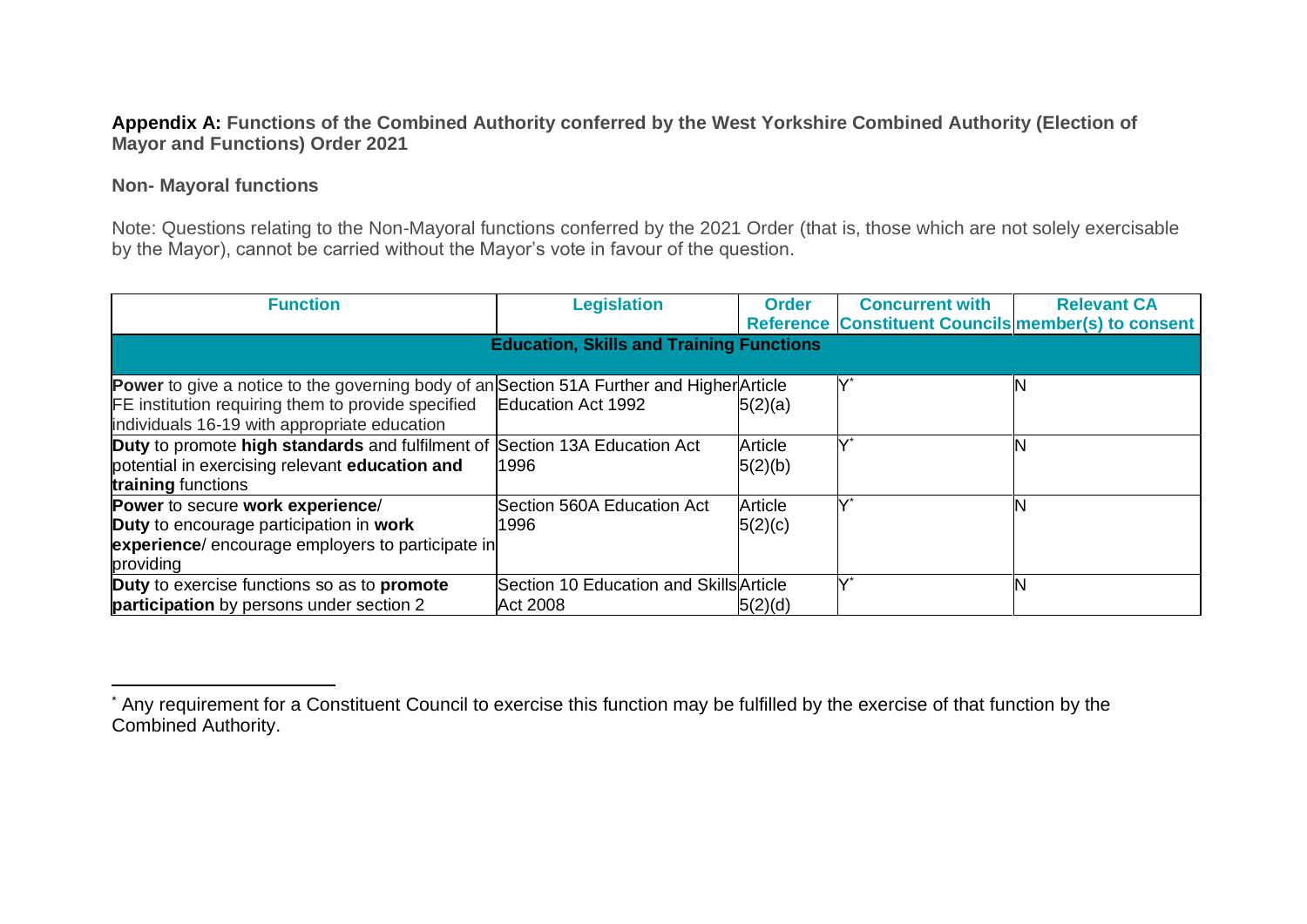| <b>Function</b>                                                                                                                                                                                                             | <b>Legislation</b>                                             | <b>Order</b> | <b>Concurrent with</b> | <b>Relevant CA</b><br>Reference Constituent Councils member(s) to consent                          |
|-----------------------------------------------------------------------------------------------------------------------------------------------------------------------------------------------------------------------------|----------------------------------------------------------------|--------------|------------------------|----------------------------------------------------------------------------------------------------|
| Duty to identify people in their area who are failing Section 12 Education and Skills Article<br>to fulfil their duty under section 2 to participate in<br>education or training.                                           | <b>Act 2008</b>                                                | 5(2)(e)      |                        |                                                                                                    |
| Duty to provide services enabling,<br>encouraging and assisting young people<br>and relevant young adults to participate in<br>education and training.                                                                      | Section 68 Education and Skills Article<br><b>Act 2008</b>     | 5(2)(f)      | Y*                     | N                                                                                                  |
| <b>Power</b> to provide services enabling, encouraging<br>or assisting young people<br>and relevant young adults to participate in<br>education and training.                                                               | Section 70 Education and Skills Article<br><b>Act 2008</b>     | 5(2)(g)      |                        | N                                                                                                  |
| <b>Power</b> to provide support given to young people<br>conditional on specified action (e.g. learning<br>support agreement).                                                                                              | Section 71 Education and Skills Article<br><b>Act 2008</b>     | 5(2)(h)      |                        | N                                                                                                  |
| Duty - this places further requirements on<br>arrangements made by a children's services<br>authority in England under section10 of the<br>Children Act 2004 (which requires authorities to<br>co-operate with each other). | Section 85 Education and Skills Article 5(2)(i) Y*<br>Act 2008 |              |                        | <b>N</b>                                                                                           |
|                                                                                                                                                                                                                             | <b>Housing, Regeneration and Planning Functions</b>            |              |                        |                                                                                                    |
| Power to compulsorily acquire land<br>development/planning                                                                                                                                                                  | Section 226 Town and Country Article<br>Planning Act 1990      | 11(1)(a)     |                        | Requires the consent of<br>leach member of the<br><b>Combined Authority</b><br>whose area contains |

\* Any requirement for a Constituent Council to exercise this function may be fulfilled by the exercise of that function by the Combined Authority.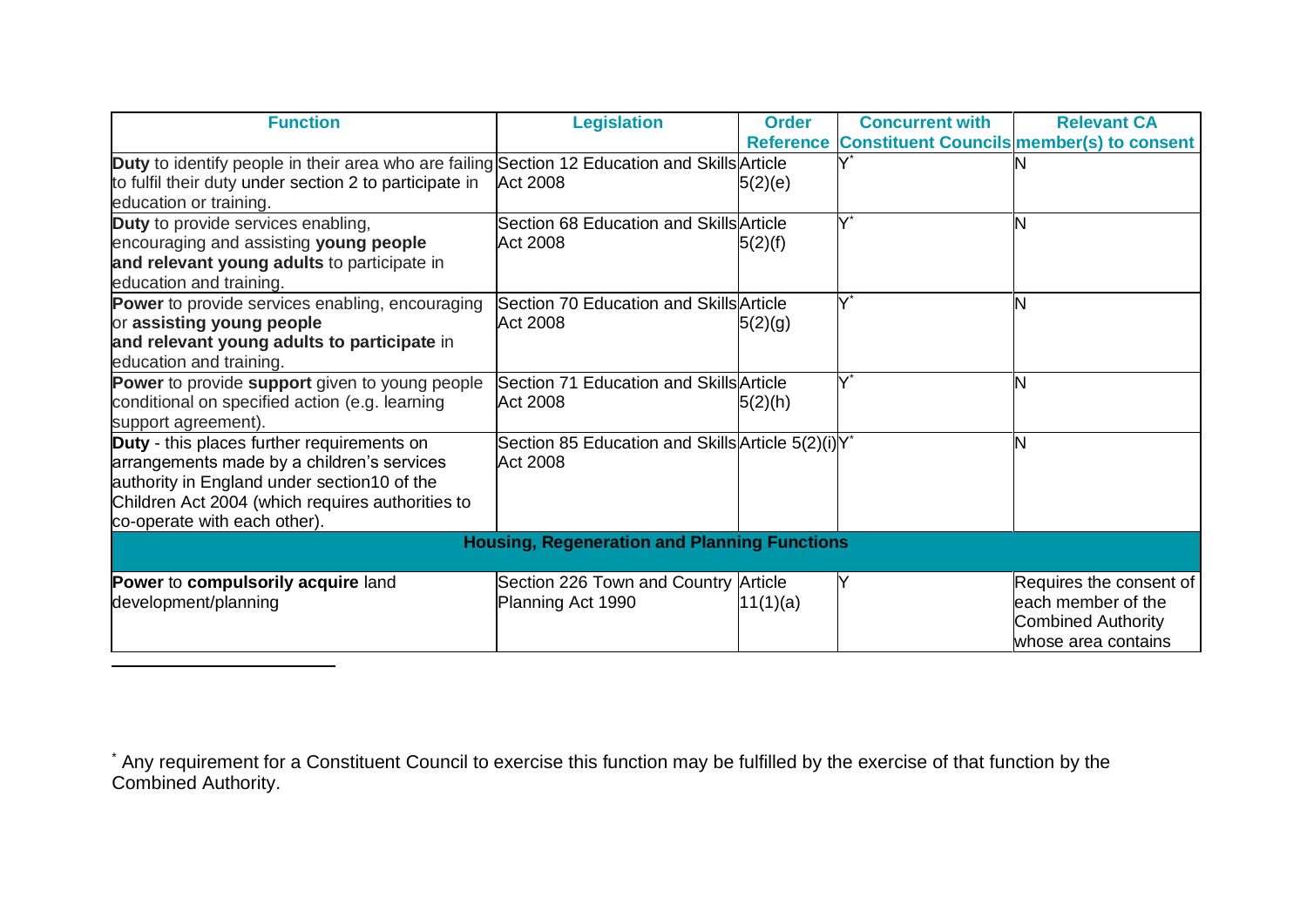| <b>Function</b>                             | <b>Legislation</b>                   | <b>Order</b> | <b>Concurrent with</b> | <b>Relevant CA</b>                                  |
|---------------------------------------------|--------------------------------------|--------------|------------------------|-----------------------------------------------------|
|                                             |                                      |              |                        | Reference Constituent Councils member(s) to consent |
|                                             |                                      |              |                        | any part of the land, or                            |
|                                             |                                      |              |                        | substitute members                                  |
|                                             |                                      |              |                        | acting in place of those                            |
|                                             |                                      |              |                        | members.                                            |
| Power to acquire land by agreement          | Section 227 Town and Country Article |              | Y                      |                                                     |
|                                             | Planning Act 1990                    | 11(1)(b)     |                        |                                                     |
| Power to appropriate land                   | Section 229 Town and Country Article |              | Y                      |                                                     |
|                                             | Planning Act 1990                    | 11(1)(c)     |                        |                                                     |
| Power to acquire land for exchange          | Section 230(1)a Town and             | Article      | ΙY                     |                                                     |
|                                             | Country Planning Act 1990            | 11(1)(d)     |                        |                                                     |
| Power to appropriate land held for planning | Section 232 Town and Country Article |              | Y                      |                                                     |
| purposes                                    | Planning Act 1990                    | 11(1)(e)     |                        |                                                     |
| Power to dispose of land held for planning  | Section 233 Town and Country Article |              | Y                      |                                                     |
| purposes                                    | Planning Act 1990                    | 11(1)(f)     |                        |                                                     |
| Power to develop land held for planning     | Section 235 Town and Country Article |              | Y                      |                                                     |
| purposes                                    | Planning Act 1990                    | 11(1)(g)     |                        |                                                     |
|                                             |                                      |              |                        |                                                     |
| Power to extinguish rights over land        | Section 236 Town and Country Article |              | Y                      |                                                     |
|                                             | Planning Act 1990                    | 11(1)(h)     |                        |                                                     |
| Power to use and develop consecrated land   | Section 238 Town and Country Article |              | Y                      |                                                     |
|                                             | Planning Act 1990                    | 11(1)(i)     |                        |                                                     |
|                                             |                                      |              |                        |                                                     |
| Power to use and develop burial grounds     | Section 239 Town and Country Article |              | Y                      |                                                     |
|                                             | Planning Act 1990                    | 11(1)(j)     |                        |                                                     |
|                                             |                                      |              |                        |                                                     |
| Power to use and develop open spaces        | Section 241 Town and Country Article |              | Y                      |                                                     |
|                                             | Planning Act 1990                    | 11(1)(k)     |                        |                                                     |
|                                             |                                      |              |                        |                                                     |
|                                             |                                      |              |                        |                                                     |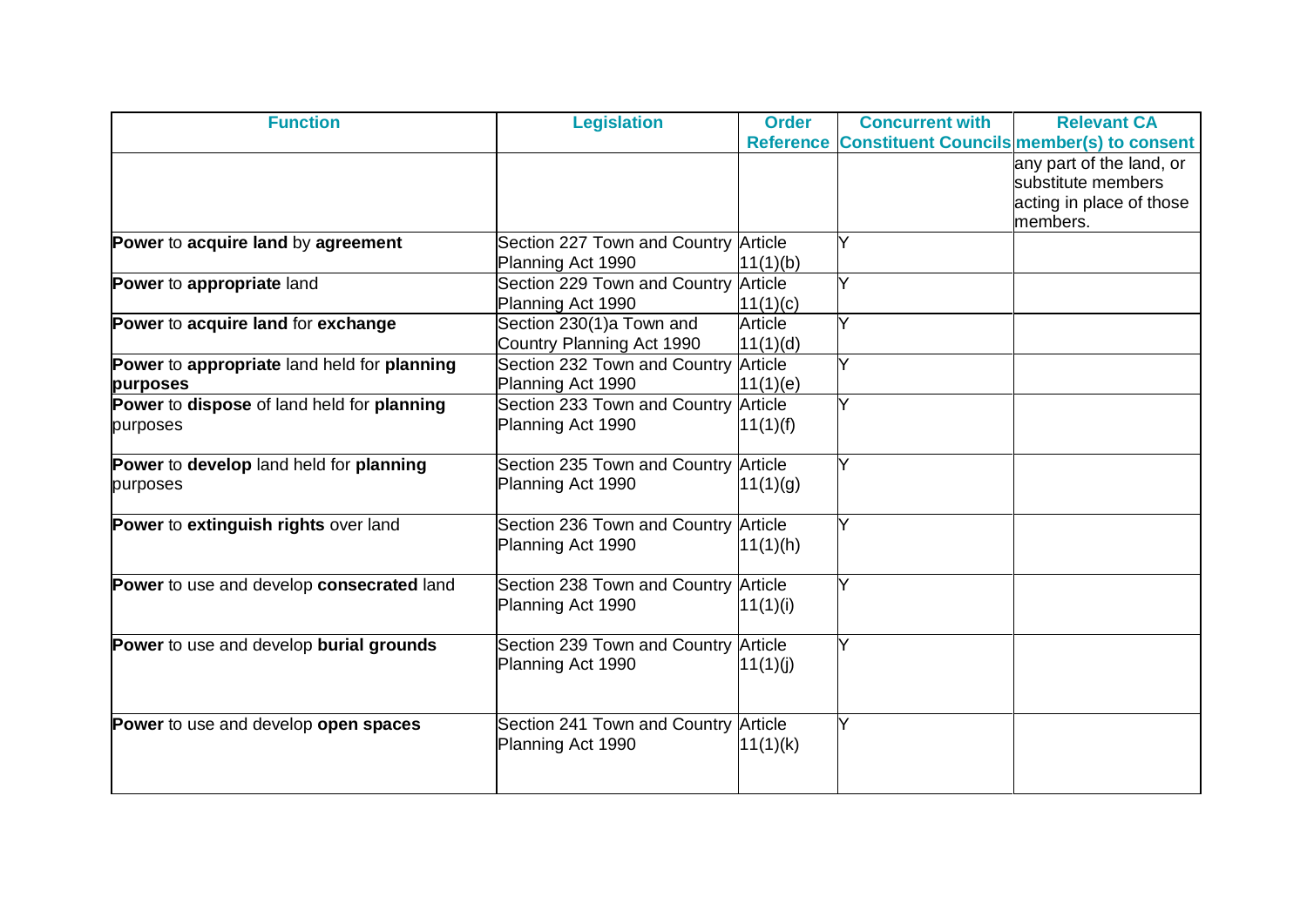| <b>Function</b>                                                                      | <b>Legislation</b>                 | <b>Order</b> | <b>Concurrent with</b>                | <b>Relevant CA</b>                                            |
|--------------------------------------------------------------------------------------|------------------------------------|--------------|---------------------------------------|---------------------------------------------------------------|
|                                                                                      |                                    |              |                                       | Reference Constituent Councils member(s) to consent           |
| Power to acquire land for housing development                                        | Section 17 Housing Act 1985        | Article      |                                       | Requires the consent of                                       |
|                                                                                      | except for S17(3) (compulsory      | 11(1)(I)     |                                       | leach member of the                                           |
|                                                                                      | purchase) which is a Mayoral       |              |                                       | <b>Combined Authority</b>                                     |
|                                                                                      | function (see below)               |              |                                       | whose area contains                                           |
|                                                                                      |                                    |              |                                       | any part of the land, or                                      |
|                                                                                      |                                    |              |                                       | substitute members                                            |
|                                                                                      |                                    |              |                                       | acting in place of those                                      |
|                                                                                      |                                    |              |                                       | members.                                                      |
| Duty to secure buildings where land acquired                                         | Section 18 Housing Act 1985        | Article      |                                       |                                                               |
| under section 17                                                                     |                                    | 11(10(m))    |                                       |                                                               |
|                                                                                      |                                    |              |                                       |                                                               |
|                                                                                      | <b>Transport-related functions</b> |              |                                       |                                                               |
| <b>Power</b> to be an authority to whom functions may                                | Section 6 Highways Act 1980        |              |                                       | Article 19(1) Applies to LAs as local Requires the consent of |
| be delegated by SoS/HE or agreements entered                                         |                                    |              | highway authorities                   | each member of the                                            |
| into re construct, improve or                                                        |                                    |              |                                       | <b>Combined Authority</b>                                     |
| maintain trunk roads.                                                                |                                    |              |                                       | appointed by a                                                |
|                                                                                      |                                    |              |                                       | constituent council.                                          |
| (Enabling power of SoS/HE)                                                           |                                    |              |                                       |                                                               |
| Power to be an authority who may be party to                                         | Section 8 Highways Act 1980        |              | Article 19(2) Applies to LAs as local |                                                               |
| agreement on highway construction,                                                   |                                    |              | highway authorities                   |                                                               |
| improvement, maintenance etc.                                                        |                                    |              |                                       |                                                               |
| <b>Power</b> to make a traffic order re routes for heavy Road Traffic Regulation Act |                                    | Article      | Y                                     | Requires the consent of                                       |
| commercial vehicles                                                                  | 1984                               | 20(1)(a)     |                                       | leach member of the                                           |
|                                                                                      |                                    |              |                                       | <b>Combined Authority</b>                                     |
|                                                                                      | Section 1                          | Article      |                                       | appointed by a                                                |
|                                                                                      | And $2(4)$                         | 20(1)(b)     |                                       | constituent council                                           |
| Power to make an experimental traffic order                                          | <b>Road Traffic Regulation Act</b> | Article      | ΙY                                    | Requires the consent of                                       |
|                                                                                      | 1984                               | 20(1)(c)     |                                       | each member of the                                            |
|                                                                                      |                                    |              |                                       | <b>Combined Authority</b>                                     |
|                                                                                      | Section 9                          |              |                                       | appointed by a                                                |
|                                                                                      |                                    |              |                                       | constituent council                                           |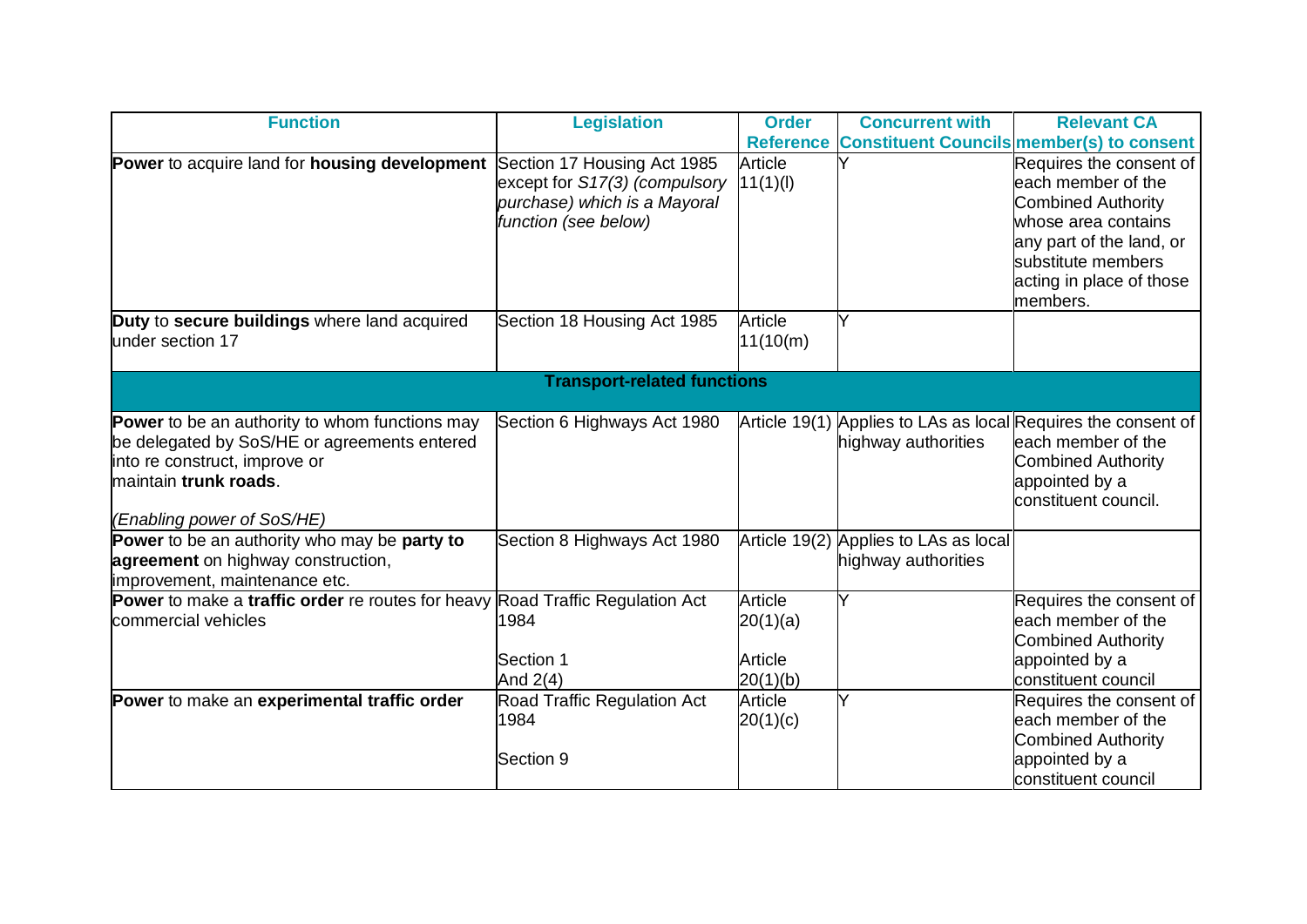| <b>Function</b>                                    | <b>Legislation</b>                            | <b>Order</b> | <b>Concurrent with</b> | <b>Relevant CA</b>                                  |
|----------------------------------------------------|-----------------------------------------------|--------------|------------------------|-----------------------------------------------------|
|                                                    |                                               |              |                        | Reference Constituent Councils member(s) to consent |
| Power to place Pedestrian crossings                | Road Traffic Regulation Act                   | Article      |                        | Requires the consent of                             |
|                                                    | 1984                                          | 21(1)(a)     |                        | each member of the                                  |
|                                                    |                                               |              |                        | <b>Combined Authority</b>                           |
|                                                    | Section 23                                    |              |                        | appointed by a                                      |
|                                                    |                                               |              |                        | constituent council.                                |
| Power to place traffic signs                       | Road Traffic Regulation Act                   | Article      |                        | Requires the consent of                             |
|                                                    | 1984                                          | 21(1)(b)     |                        | leach member of the                                 |
| (Power of SoS to direct local authority traffic)   |                                               |              |                        | <b>Combined Authority</b>                           |
|                                                    | Section 65                                    |              |                        | appointed by a                                      |
|                                                    |                                               |              |                        | constituent council.                                |
| Duty to notify of works likely to affect apparatus | Section 83 New Roads and                      | Article      | Ý                      | Requires the consent of                             |
| in street                                          | <b>Street Works Act 1991</b>                  | 22(1)(a)     |                        | each member of the                                  |
|                                                    |                                               |              |                        | <b>Combined Authority</b>                           |
|                                                    |                                               |              |                        | appointed by a                                      |
|                                                    |                                               |              |                        | constituent council.                                |
| Duty to take measures where apparatus              | Section 84 New Roads and                      | Article      | Y                      | Requires the consent of                             |
| affected by major works                            | <b>Street Works Act 1991</b>                  | 22(1)(a)     |                        | leach member of the                                 |
|                                                    |                                               |              |                        | <b>Combined Authority</b>                           |
|                                                    |                                               |              |                        | appointed by a                                      |
|                                                    |                                               |              |                        | constituent council.                                |
| Sharing of costs of necessary measures             | Section 85 New Roads and                      | Article      | Y                      | Requires the consent of                             |
|                                                    | <b>Street Works Act 1991</b>                  | 22(1)(a)     |                        | each member of the                                  |
|                                                    |                                               |              |                        | <b>Combined Authority</b>                           |
|                                                    |                                               |              |                        | appointed by a                                      |
|                                                    |                                               |              |                        | constituent council.                                |
| Sharing the costs of diversionary works            | <b>Street Works (Sharing of Costs Article</b> |              | Ý                      | Requires the consent of                             |
| between Combined Authority and undertakers         | of Works) (England)                           | 22(1)(b)     |                        | each member of the                                  |
|                                                    | Regulations 2000                              |              |                        | <b>Combined Authority</b>                           |
|                                                    |                                               |              |                        | appointed by a                                      |
|                                                    |                                               |              |                        | constituent council.                                |
| <b>Preparation of Permit schemes</b>               | Section 33 Traffic Management Article         |              | Ý                      | Requires the consent of                             |
|                                                    | <b>Act 2004</b>                               | 23(1)(a)     |                        | leach member of the                                 |
|                                                    |                                               |              |                        | <b>Combined Authority</b>                           |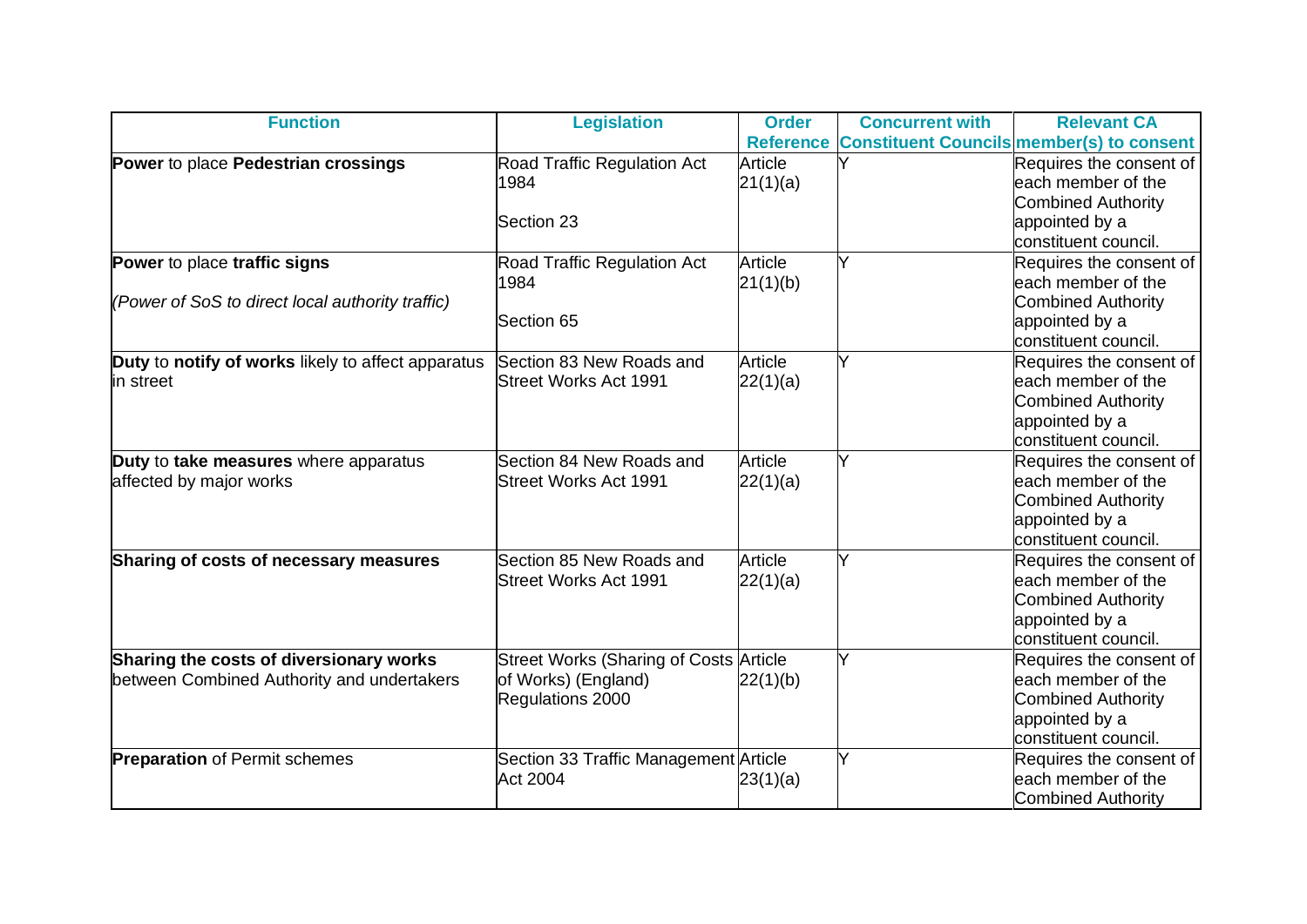| <b>Function</b>                           | <b>Legislation</b>                    | <b>Order</b>          | <b>Concurrent with</b> | <b>Relevant CA</b>                                  |  |  |
|-------------------------------------------|---------------------------------------|-----------------------|------------------------|-----------------------------------------------------|--|--|
|                                           |                                       |                       |                        | Reference Constituent Councils member(s) to consent |  |  |
|                                           |                                       |                       |                        | appointed by a                                      |  |  |
|                                           |                                       |                       |                        | constituent council.                                |  |  |
| <b>Implementing Permit schemes</b>        | Section 33A Traffic                   | Article               | Y                      | Requires the consent of                             |  |  |
|                                           | Management Act 2004                   | 23(1)(b)              |                        | leach member of the                                 |  |  |
|                                           |                                       |                       |                        | <b>Combined Authority</b>                           |  |  |
|                                           |                                       |                       |                        | appointed by a                                      |  |  |
|                                           |                                       |                       |                        | constituent council.                                |  |  |
| Varying/                                  | Section 36 Traffic Management Article |                       |                        | Requires the consent of                             |  |  |
| revoking permit schemes                   | <b>Act 2004</b>                       | 23(1)(c)              |                        | each member of the                                  |  |  |
|                                           |                                       |                       |                        | <b>Combined Authority</b>                           |  |  |
|                                           |                                       |                       |                        | appointed by a                                      |  |  |
|                                           |                                       |                       |                        | constituent council.                                |  |  |
| Permit                                    | <b>Traffic Management Permit</b>      | Article 23(2) Y       |                        | Requires the consent of                             |  |  |
| <b>schemes</b>                            | Scheme (England) Regs 2007            |                       |                        | each member of the                                  |  |  |
|                                           |                                       |                       |                        | <b>Combined Authority</b>                           |  |  |
|                                           |                                       |                       |                        | appointed by a                                      |  |  |
|                                           |                                       |                       |                        | constituent council.                                |  |  |
|                                           | Part 3 of 2004 Act                    | Article 23(4) Y       |                        |                                                     |  |  |
| <b>Enforce bus lane contravention</b>     | <b>Bus Lane Contraventions</b>        | Article $24(3)$ Y     |                        | Requires the consent of                             |  |  |
|                                           | (Penalty charges, Adjudication        |                       |                        | leach member of the                                 |  |  |
|                                           | and Enforcement (England)             |                       |                        | <b>Combined Authority</b>                           |  |  |
|                                           | Regulations 2005                      |                       |                        | appointed by a                                      |  |  |
|                                           |                                       |                       |                        | constituent council.                                |  |  |
| <b>Assessments of Economic Conditions</b> |                                       |                       |                        |                                                     |  |  |
| Duty to prepare economic condition        | Section 69 Local Democracy,           | Article $25(1)$ $Y^*$ |                        | N                                                   |  |  |
| assessment                                | Economic Development and              |                       |                        |                                                     |  |  |
|                                           | <b>Construction Act 2009</b>          |                       |                        |                                                     |  |  |

<sup>\*</sup> Any requirement for a Constituent Council to exercise this function may be fulfilled by the exercise of that function by the Combined Authority.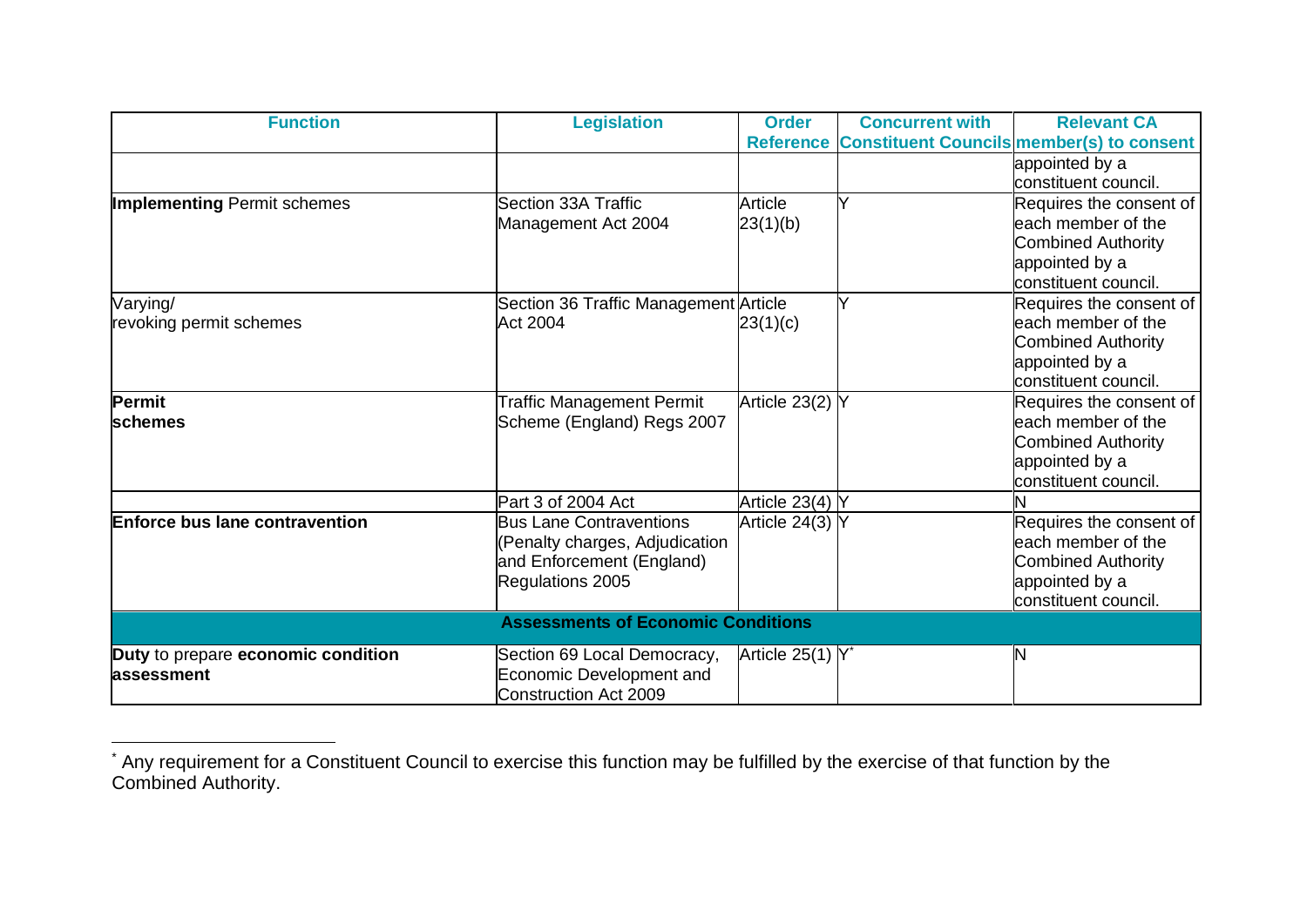| <b>Function</b>                                 | <b>Legislation</b>                                      | <b>Order</b>                            | <b>Concurrent with</b> | <b>Relevant CA</b><br>Reference Constituent Councils member(s) to consent |
|-------------------------------------------------|---------------------------------------------------------|-----------------------------------------|------------------------|---------------------------------------------------------------------------|
|                                                 | <b>Information Sharing</b>                              |                                         |                        |                                                                           |
| <b>Information sharing</b> (crime and disorder) | Section 17A Crime and<br>Disorder Act 1998 <sup>4</sup> | <b>Articles</b><br>$26(1)$ and<br>26(2) |                        | N                                                                         |

# **Mayoral Functions**

| <b>Function</b>                               | <b>Legislation</b>                                         | <b>Order</b><br><b>Reference</b> | <b>Concurrent</b><br>with LAs | <b>Relevant CA member(s) to</b><br>consent                                                                                                                                                      |
|-----------------------------------------------|------------------------------------------------------------|----------------------------------|-------------------------------|-------------------------------------------------------------------------------------------------------------------------------------------------------------------------------------------------|
|                                               | <b>Housing, Regeneration and Planning functions</b>        |                                  |                               |                                                                                                                                                                                                 |
| <b>Power</b> to acquire land                  | Section 9(2) Housing and<br>Regeneration Act 2008          | Article<br>27(2)(d)              | IN                            | Requires the consent of each<br>member of the Combined<br>Authority whose local government<br>area contains any part of the land,<br>or substitute members acting in<br>place of those members. |
| Power to acquire land for housing development | Section 17(3) Housing Act<br>1985<br>- compulsory purchase | Article $27(6)$ Y                |                               | Requires the consent of each<br>member of the Combined<br>Authority whose local government<br>area contains any part of the land,<br>or substitute members acting in<br>place of those members. |

<sup>4</sup> The Combined Authority is also a relevant authority for the purposes of Section 115 of the Crime and Disorder Act 1998 (disclosure of information).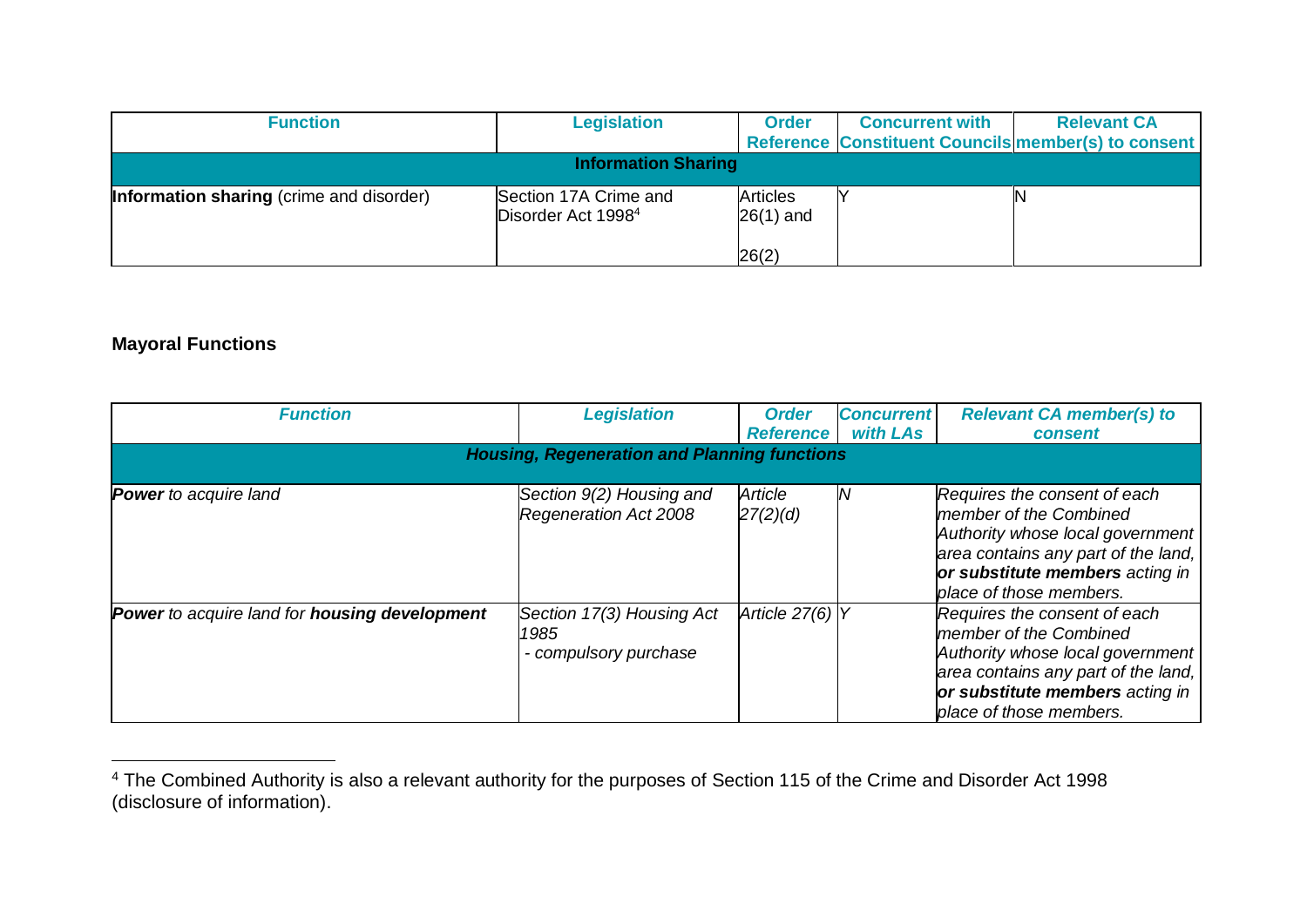| <b>Mayoral Development Area (MDA) functions</b> |                                  |                     |                |                                                                                                                                                                                                                                                                                                                                                                                                                                                        |
|-------------------------------------------------|----------------------------------|---------------------|----------------|--------------------------------------------------------------------------------------------------------------------------------------------------------------------------------------------------------------------------------------------------------------------------------------------------------------------------------------------------------------------------------------------------------------------------------------------------------|
|                                                 |                                  |                     |                |                                                                                                                                                                                                                                                                                                                                                                                                                                                        |
| MDA - designation                               | Section 197 Localism Act<br>2011 | Article<br>27(2)(a) | N              | Requires consent of each member<br>of the Combined Authority whose<br>local government area contains<br>any part of the area to be<br>designated as a Mayoral<br>development area, or substitute<br>members acting in place of those<br>members; and the National Park<br>authority if the Combined<br>Authority proposes to exercise the<br>function in respect of the whole or<br>any part of the area of the Peak<br><b>District National Park.</b> |
| MDA - exclusion of land                         | Section 199 Localism Act<br>2011 | Article<br>27(2)(a) | N              | Requires consent of each member<br>of the Combined Authority whose<br>local government area contains<br>any part of the area to be<br>excluded from a Mayoral<br>development area; or substitute<br>members acting in place of those<br>members.                                                                                                                                                                                                       |
| Planning functions in relation to MDA           | Section 202 Localism Act<br>2011 | Article<br>27(2)(a) | $\overline{M}$ | Requires consent of each member<br>of the Combined Authority whose<br>local government area contains<br>any part of the area to be<br>designated as a Mayoral<br>development area, or substitute<br>members acting in place of those<br>members; and the National Park<br><b>authority</b> if the Combined                                                                                                                                             |